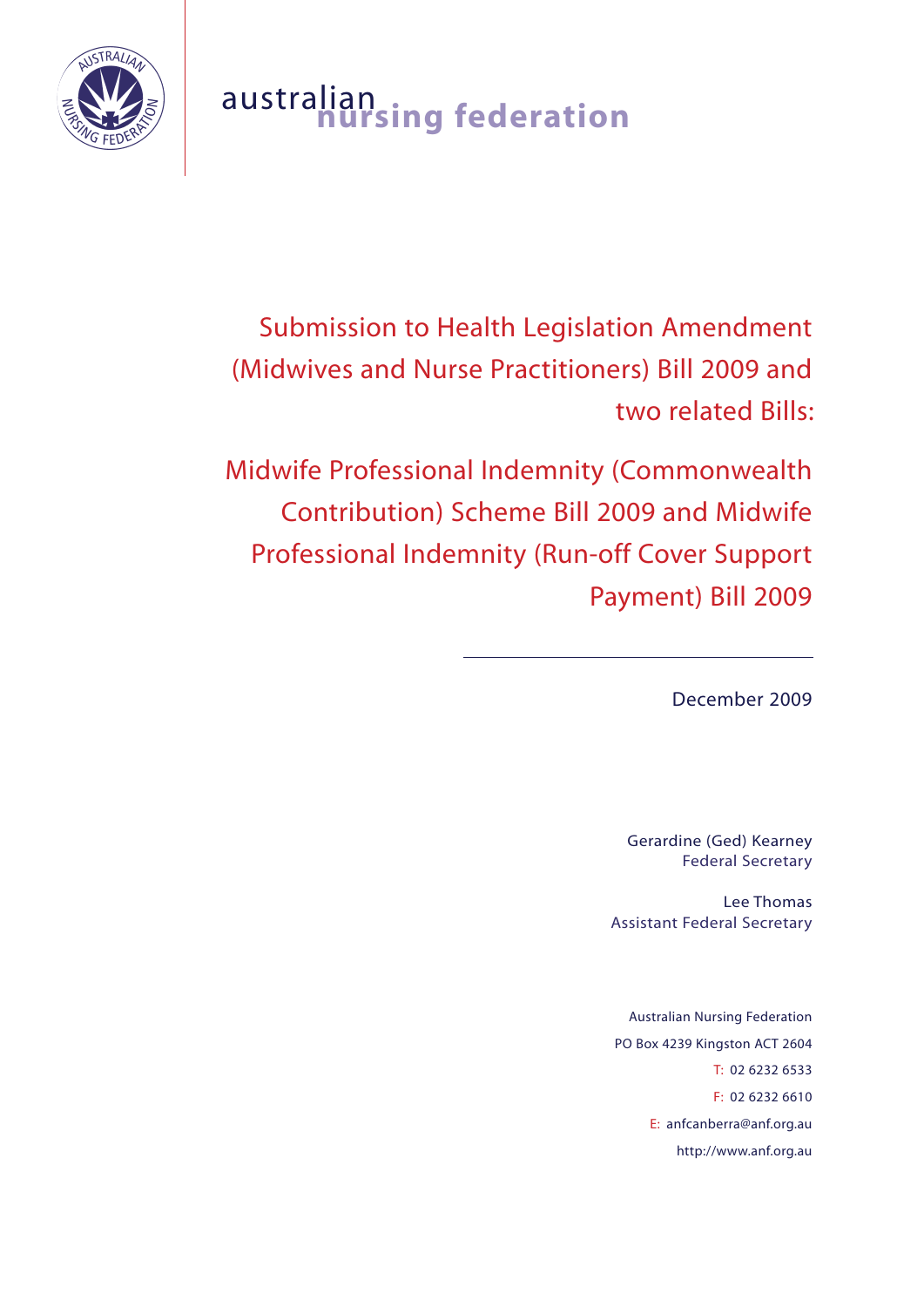#### 1. Introduction

The Australian Nursing Federation (ANF) was established in 1924. The ANF is the largest professional and industrial organisation in Australia for nurses and midwives, with Branches in each State and Territory of Australia.

With a membership of over 175,000 nurses and midwives, the core business for the ANF is the professional and industrial representation of our members and the professions of nursing and midwifery. Members of the ANF are employed in a wide range of enterprises in urban, rural and remote locations in both the public and private sectors.

The ANF participates in the development of policy in nursing and midwifery, nursing and midwifery regulation, health, community services, veteran's affairs, education, training, occupational health and safety, industrial relations, social justice, immigration, foreign affairs and law reform.

#### 2. Nurse Practitioners and Midwives

Nurse practitioners and midwives are educated to function autonomously and collaboratively within a regulated framework. Their roles include assessment and management of clients using knowledge and skills, and may include, but is not limited to, the direct referral of patients to other health care professionals, prescribing medicines, and ordering diagnostic investigations. Grounded in the professions' values, knowledge, theories and practice, their roles provide innovative and flexible health care delivery that complements other health care providers. The scope of practice of nurse practitioners and eligible midwives is determined by the context in which they are legally authorised to practice.1

Within the universal provision of health care, nursing and midwifery have the right to determine the nature and parameters of nursing and midwifery care, to examine current practice and to explore new models of nursing and midwifery care, thereby responding in a dynamic way to changing individual and community needs.

## 3. Health Legislation Amendment (Midwives and Nurse Practitioners) Bill 2009 and related Bills (Midwife Professional Indemnity)

The ANF has been advocating for many years for the role and function of nurse practitioners and eligible midwives to be recognised for the significant contribution these clinicians make to the health and aged care sector. The ANF has argued this role has not been able to fulfil its full potential due to constraints imposed through legislative barriers to access to Medicare Benefits Schedule (MBS) rebates and Pharmaceutical Benefits Scheme (PBS) subsidised medicines for their clients.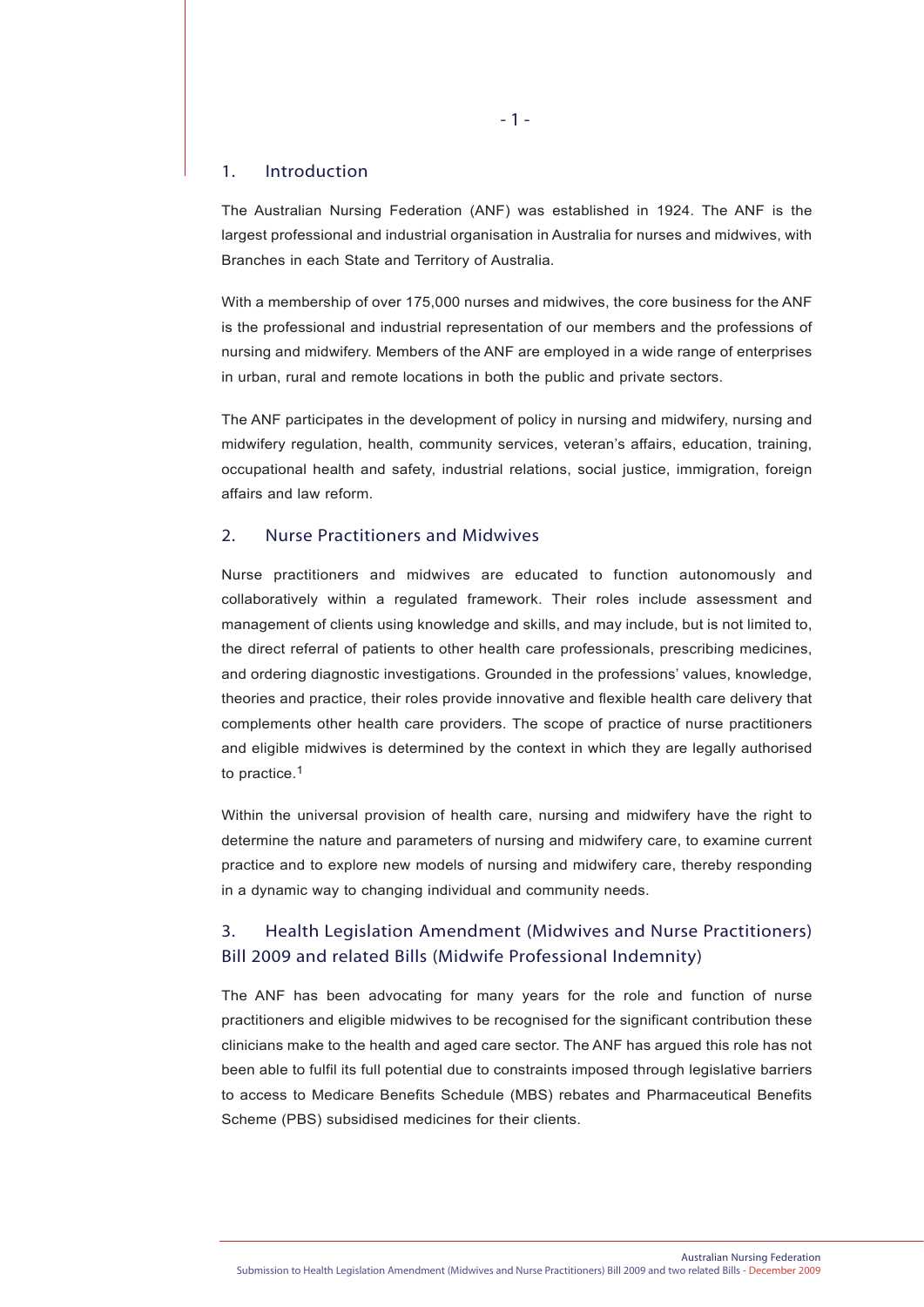The ANF is therefore pleased to finally see acknowledgment of nurse practitioners and eligible midwives, through the introduction of the proposed Health Legislation Amendment (Midwives and Nurse Practitioners) Bill 2009 and two related Bills: Midwife Professional Indemnity (Commonwealth Contribution) Scheme Bill 2009 and Midwife Professional Indemnity (Run-off Cover Support Payment) Bill 2009, by the Minister for Health and Ageing, in June 2009.

The enactment of these Bills would provide for greater access for the community to health and aged care services. Specifically this is through the amendments to the Health Insurance Act 1973 and the National Health Act 1953 to enable nurse practitioners and eligible midwives, to request appropriate diagnostic imaging and pathology services for which Medicare benefits may be paid, and prescribe certain medicines under the PBS.

The 2009-2010 Federal Budget measures also provided for the creation of new Medicare items, and referrals under the MBS from these health professionals to specialist/consultant physicians.

The ANF and the peak nursing and midwifery organisations more broadly are greatly concerned at the delay in the passage of the Health Legislation Amendment (Midwives and Nurse Practitioners) Bill 2009 and two related Bills.

The ANF provides comment through this submission to the Community Affairs Legislation Committee, to its inquiry into the impact of the proposed Government amendments to the above named Bills. In this second referral of these Bills to the Committee, the ANF urges the Committee to deliberate on what outcome for the legislation will best serve the interests of the health and well being of the public.

#### 4. Committee considerations

The ANF submission will provide commentary on the Committee's stated areas for consideration.

# 4.1 Whether the consequences of the Government's amendments for professional regulation of midwifery will give doctors medical veto over midwives' ability to renew their licence to practice

Midwives, as members of a self-regulated health profession, are autonomous providers of midwifery care under the nurses and midwives Acts within the State/Territory in which they are regulated and in which they practice. This means they have independent authority to act within their scope of practice and are accountable for their own clinical decision-making and the outcomes of their actions when caring for women in the antenatal, intra-partum and post-natal phase of pregnancy.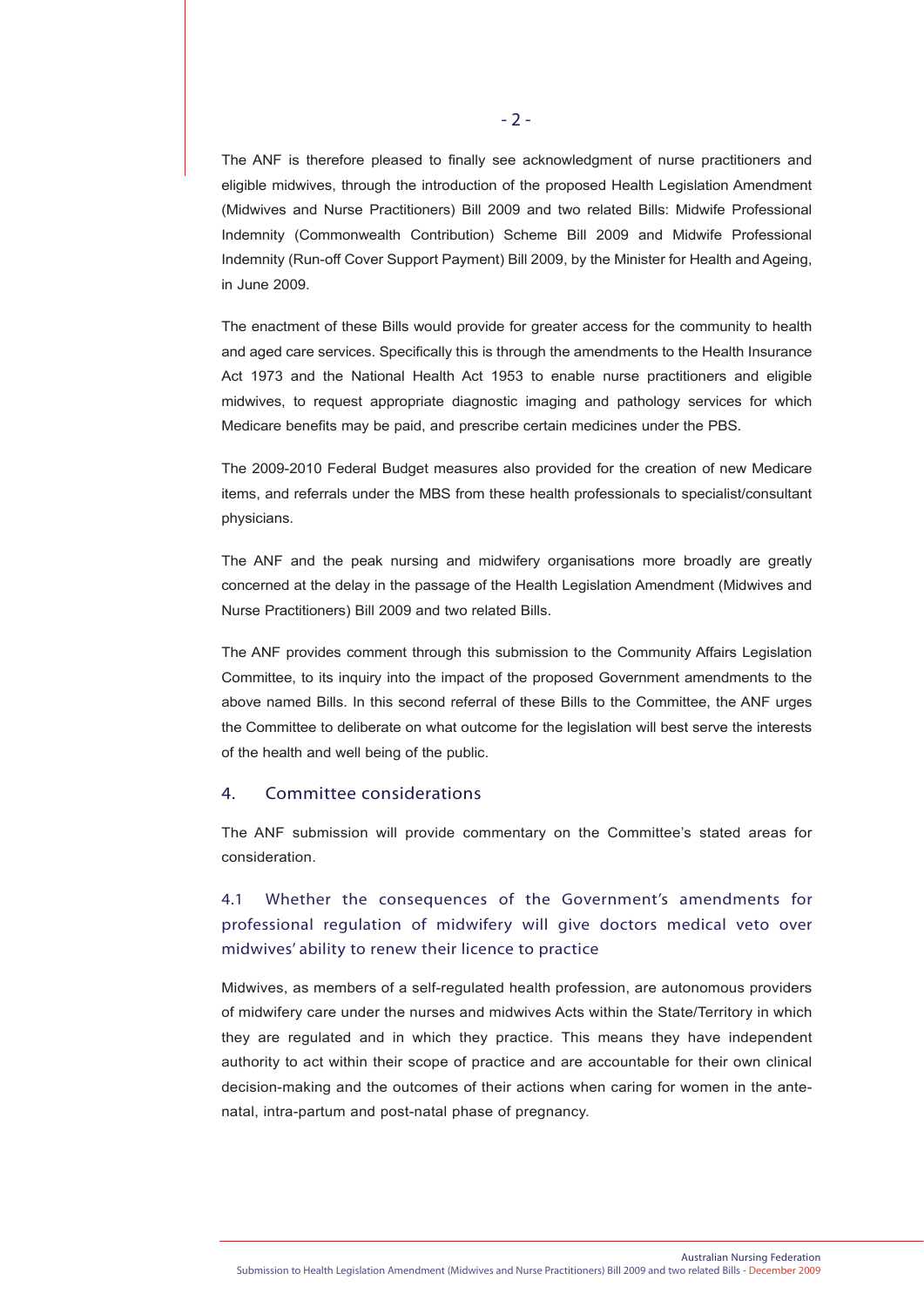As from 1 July 2010 the regulatory framework governing the practice of midwives will operate under the Health Practitioner Regulation National Law Bill 2009. Under this legislation midwives will be required to have professional indemnity cover2. Midwives who are employed by an organisation, access insurance cover through vicarious liability. Midwives who are self employed - private practitioners, will be required to obtain their own professional indemnity insurance cover. Where this is not available, especially for midwives undertaking home birth activities as private practitioners, the Australian Government has proposed a two year grace period to determine appropriate professional indemnity insurance arrangements.

The requirements under the Health Practitioner Regulation National Law Bill 2009 for midwives to obtain professional indemnity insurance in order to be able to practise should remain as just that, a requirement to practise as a midwife. This requirement should in no way, shape or form be linked to any arrangements for collaborating with other health professionals in the care of women, and with a subsequent link to the midwife's ability to practise.

The ANF is firmly of the view that the consequence of the Government's amendments to the Bills will mean that a medical practitioner could have veto over the ability of a midwife to practise. This is due to the requirement in the legislative amendment for eligible midwives to demonstrate collaborative arrangements with a medical practitioner.

#### The ANF's recommendation is:

*Recommendation 1: That the requirement to obtain professional indemnity insurance for registration/practise as a midwife and the requirement for establishing a collaborative arrangement between a midwife and a medical practitioner, must not be linked.*

# 4.2 Whether the Government's amendments' influence on the health care market will be anti-competitive

It is the right of women to choose the health professionals they want to be involved in their care during all phases of pregnancy and birthing.<sup>3</sup> It is the view of the ANF that any legislation proposing to link the ability of a midwife to register to practice with their ability to enter into working arrangements with another health professional, contravenes health care market principles.

Should legislation be passed which requires that a midwife must have an established collaborative arrangement with a medical practitioner in order to provide care to a woman this places the medical practitioner in the position of being able to influence the ability of the midwife to practise. This then has the potential for limiting midwifery involvement in the care of women and the choice of women for their health professional provider.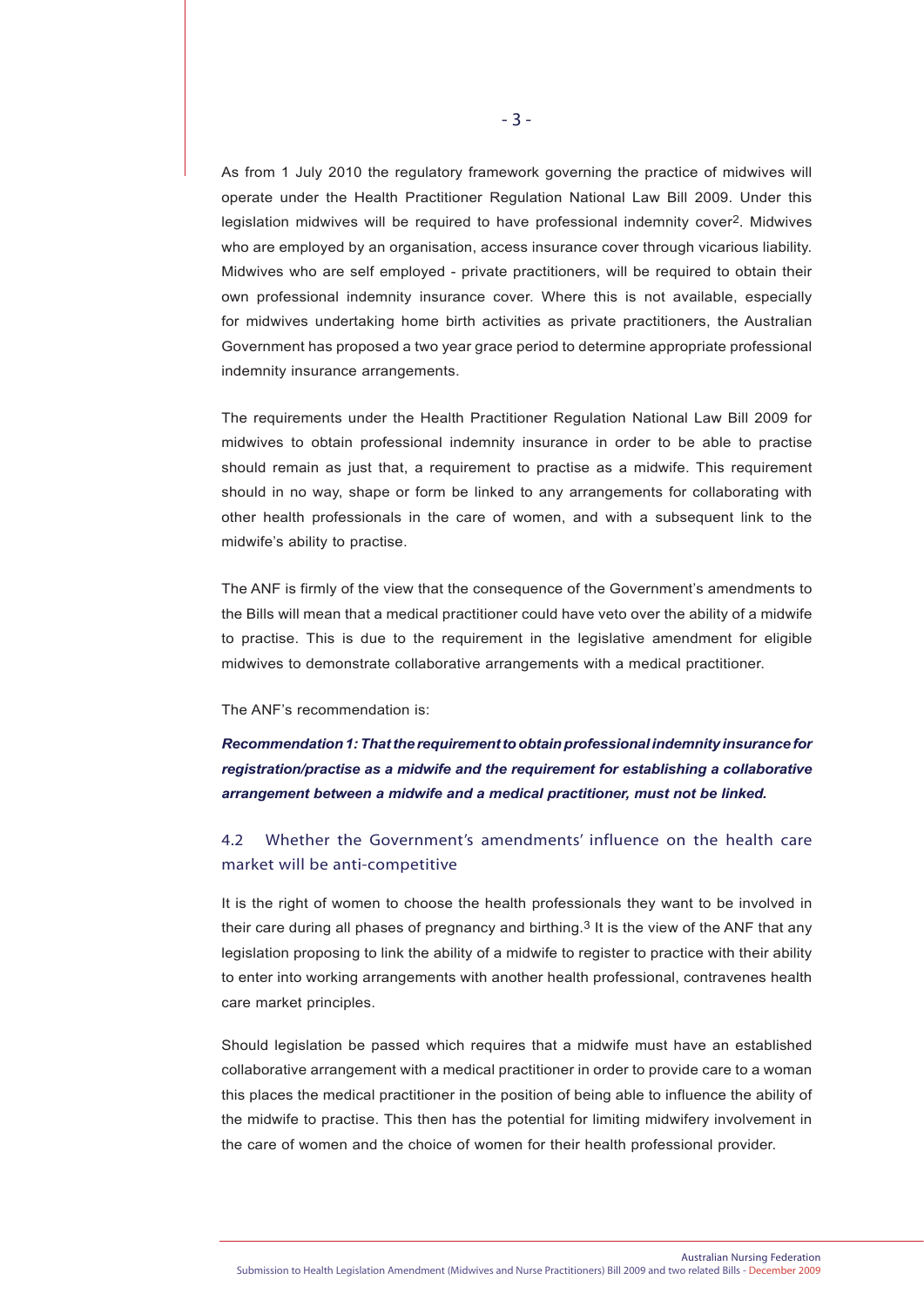The ANF's recommendation is:

*Recommendation 2: That the Government's amendment to the legislation be removed, or changed to include collaborative arrangements with 'one or more medical practitioners of a kind or kinds specified in the regulations or one or more health services of a kind or kinds specified in the regulations'.*

# 4.3 Whether the Government's amendments will create difficulties in delivering intended access and choice for Australian women

The Australian Government's Maternity Services Review4 heard from consumers about their desire for more choice in the health professionals involved in their maternity care.

*The Review Team considered that greater choice for women would be provided by broader acknowledgment of the role that midwives can play as a member of a collaborative maternity team, potentially in a number of different care models.5*

The amendments will indeed create difficulties in delivering intended access and choice for Australian women and, for the broader community as the amendments will also impact on nurse practitioners.

The Government's amendment has the effect of limiting access and choice for Australian women by enshrining in the legislation the requirement for a midwife to have a collaborative arrangement in place with 'one or more medical practitioners' in order for them to be able to provide maternity care. While all midwives work in collaborative teams, the flexibility must be for them to have collaborative arrangements - either with medical practitioners in private practice and/or with a health service/s that provide maternity care.

The ANF foresees difficulties for women in being able to choose their maternity care provider if the practice of midwives is restricted by legislation that links their practice to other health professionals. Consultation and referral guidelines currently exist in midwifery, and provide a firm basis on which to build collaborative relationships.

# 4.4 Why the Government's amendments require 'collaborative arrangements' that do not specifically include maternity service providers including hospitals

Way, Jones and Busing  $(2000)^6$  report in an article on collaboration about a research project undertaken with family doctors and nurse practitioners. The authors highlight the fact that "collaboration has become a buzzword that too few healthcare planners or providers can accurately define". Through their project on collaborative practice they developed the following definition:

*Collaborative Practice is an inter-professional process for communication and decision making that enables the separate and shared knowledge and skills of care providers to synergistically influence the client/patient care provided.7*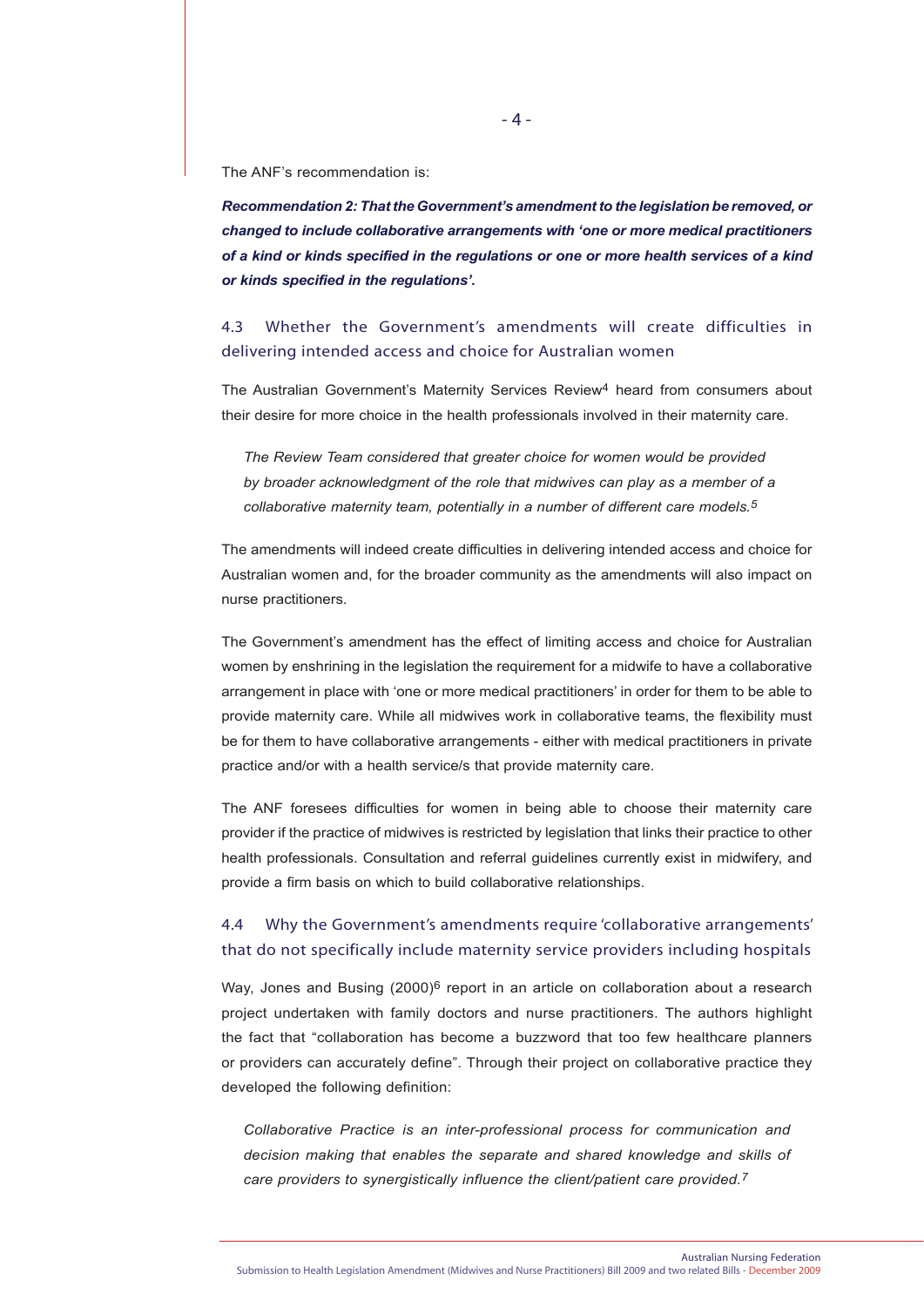Way (et al, 2000) concluded that "collaborative practice involves working relationships and ways of working that fully utilises and respects the contribution of all providers involved"8. Seven essential elements are identified through this research project as being integral to successful collaborative practice: responsibility and accountability, co-ordination, communication, co-operation, assertiveness, autonomy, and mutual trust and respect. It is worth noting the commentary on 'autonomy'

*Autonomy involves the authority of the individual providers to independently make decisions and carry out the treatment plan. Autonomy is not contrary to collaboration and serves as a complement to shared work. Without the ability to work independently, the provider team becomes inefficient and work becomes unmanageable. …. Both partners need to fully understand and support practice autonomy, as well as, shared decision making from a liability perspective.9*

It is the ANF's view that collaboration does not mean one profession dominating or overseeing another. It means respecting each other's interest and professional responsibility. In relation to the Bill being considered by the Committee it requires midwives and medical colleagues having confidence that each will inform and discuss client needs with the right clinician at an appropriate time. It also means that each health professional will act in a professional manner at all times, recognising the limit of one's scope of practice, calling on another professional if needed. Existing regulatory processes for each profession which underpin professional practice ensure quality, safety, accountability and responsibility in the public's interest.

The proposed Health Legislation Amendment (Midwives and Nurse Practitioners) Bill 2009 and two related Bills allow access for nurse practitioners and eligible midwives to Medicare Benefits Schedule rebates and Pharmaceutical Benefits Scheme subsidies for the clients requires collaboration between doctors and nurses/midwives. The ANF insists that nurse practitioners/eligible midwives and medical practitioners do not need a written contract with each other to make sure that collaboration occurs. Collaborative practice is long standing between health professionals. Collaborative arrangements do not need to be formalised in legislation. Nurse practitioners/eligible midwives, and their medical colleagues, act ethically, professionally and within a legal framework.

The current Government amendment specifies that 'collaborative arrangements' be made between nurse practitioners/eligible midwives and 'one or more medical practitioners'. The ANF is strongly of the view that, should the Government amendment be retained, then the 'collaboration' should be described as being either between health professionals or between a health professional and a health service provider/s, and that it not be stipulated as being a formal arrangement, that is, requiring an individual written agreement. This provides for greater flexibility in working arrangements and more importantly, accommodates all geographical settings in which maternity services are provided to meet client needs.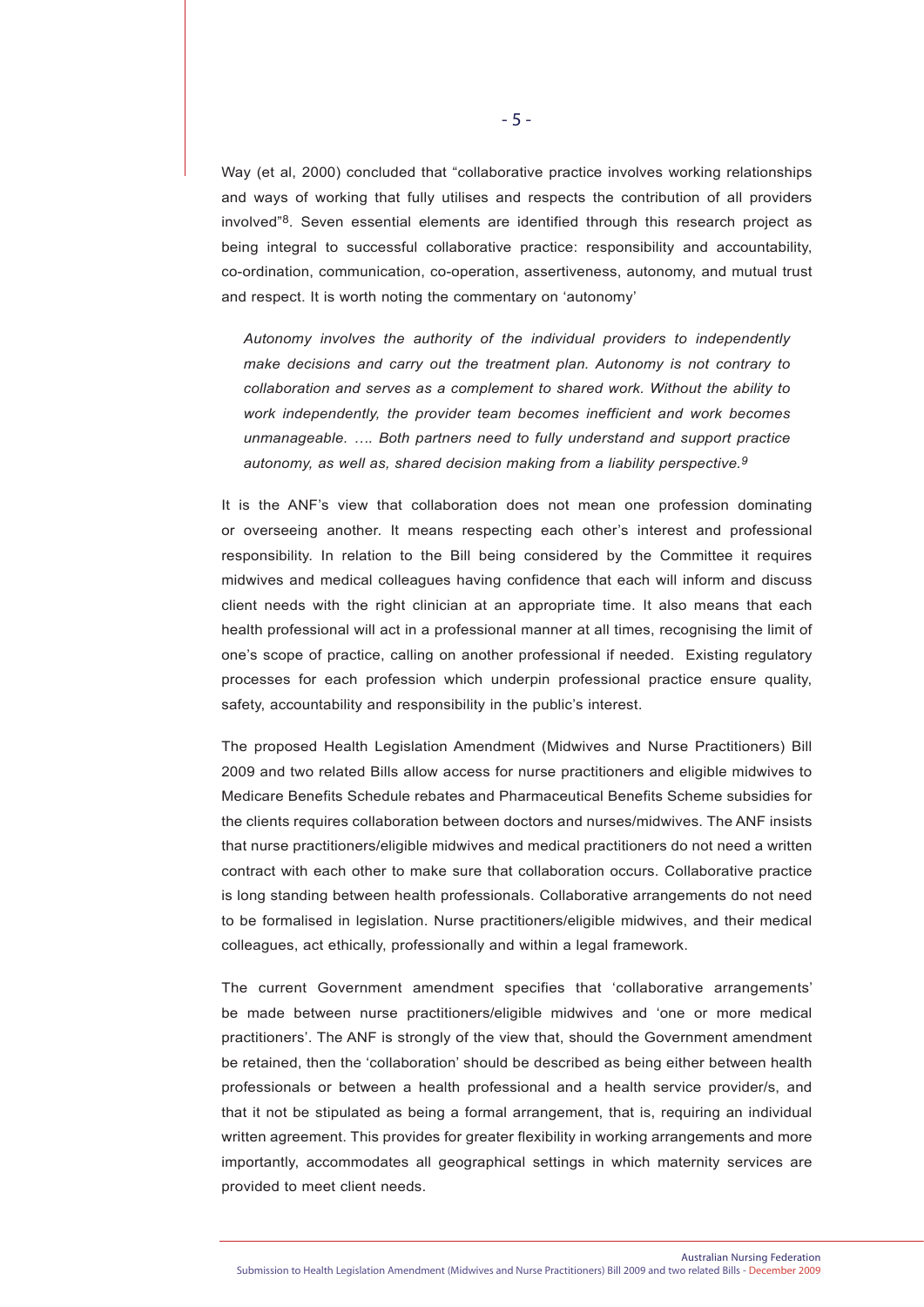The ANF's recommendations are:

*Recommendation 3: That collaborative arrangements between health professionals should not be enshrined in legislation, but rather, described in regulations accompanying the Health Legislation Amendment (Midwives and Nurse Practitioners) Bill 2009 and two related Bills.*

*Recommendation 4: That the term 'collaborative arrangement' be removed from the legislation pertaining to professional indemnity of eligible midwives.* 

*Recommendation 5: That, as is the case for medical practitioners, Medicare Australia review nurse practitioners and eligible midwives case records or other documentation. This review can then be used to obtain evidence of collaborative arrangements.*

# 4.5 Whether the Government's amendments will have a negative impact on safety and continuity of care for Australian mothers

The Government's amendments will have the effect of forcing midwives to enter into formal collaborative arrangements with a medical practitioner/s (an approach which, as has been outlined, the ANF is opposed to), and links collaborative arrangements with professional indemnity insurance cover. The ANF maintains that with the Government's amendments, midwives who undertake homebirths and who may not be able to obtain professional indemnity insurance, will not be able to enter into required collaborative arrangements. This will mean that a) homebirth midwives may no longer register in order to continue to provide care for women, or b) some women who wish to have a homebirth will turn to unlicensed carers, or simply the support of friends ( a practice known as free-birthing). These outcomes will clearly have a negative impact on the safety and continuity of care for women requiring maternity care.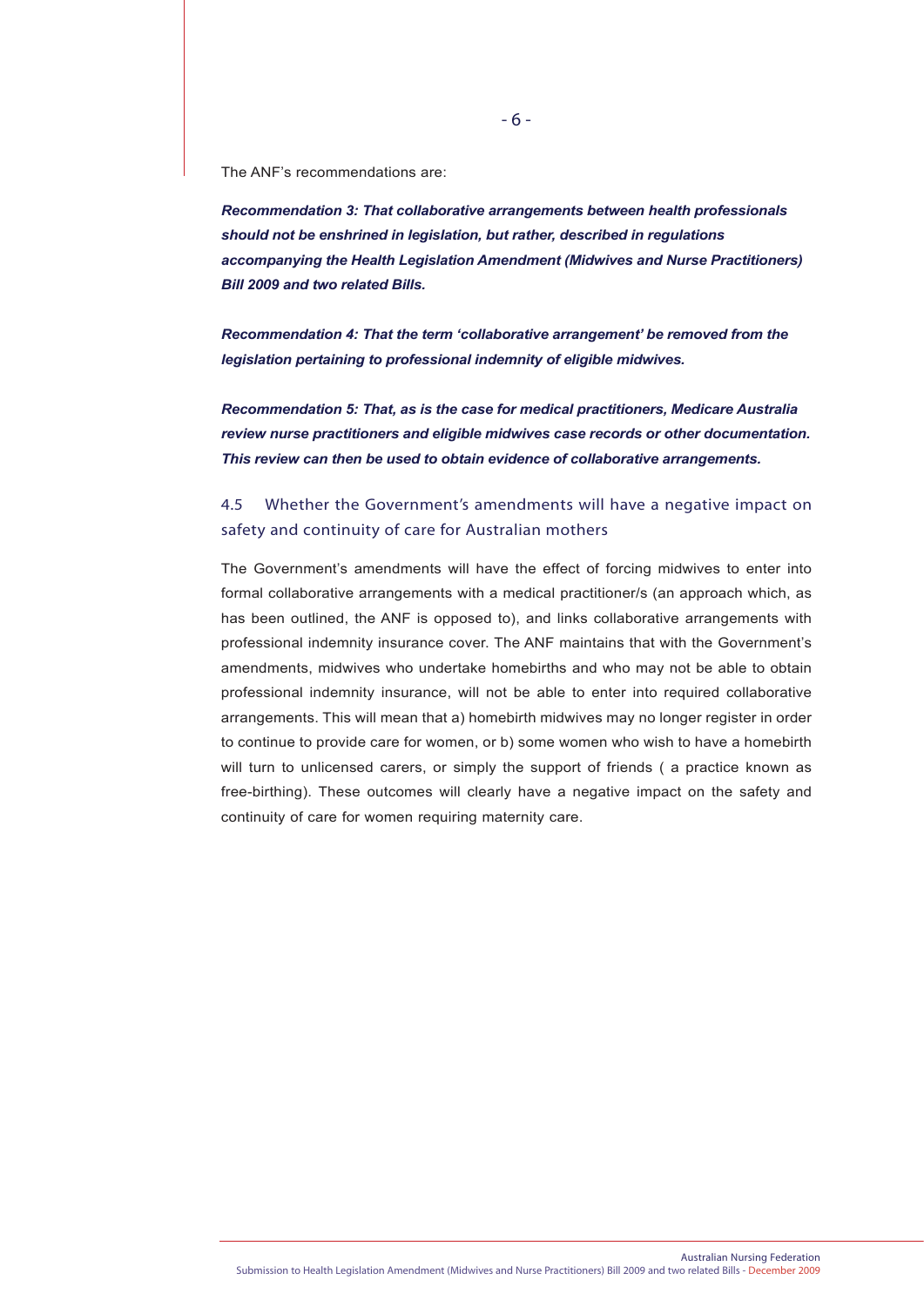#### 5. Conclusion

The ANF is pleased to provide advice to the Community Affairs Legislation Committee to assist in its deliberations on the impact of the proposed Government amendments to the Health Legislation Amendment (Midwives and Nurse Practitioners) Bill 2009 and two related Bills: Midwife Professional Indemnity (Commonwealth Contribution) Scheme Bill 2009 and Midwife Professional Indemnity (Run-off Cover Support Payment) Bill 2009.

The recommendations of the Australian Nursing Federation are:

*Recommendation 1: That the requirement to obtain professional indemnity insurance for registration/practise as a midwife and the requirement for establishing a collaborative arrangement between a midwife and a medical practitioner, must not be linked.*

*Recommendation 2: That the Government's amendment to the legislation be removed, or changed to include collaborative arrangements with 'one or more medical practitioners of a kind or kinds specified in the regulations or one or more health services of a kind or kinds specified in the regulations'.*

*Recommendation 3: That collaborative arrangements between health professionals should not be enshrined in legislation, but rather, described in regulations accompanying the Health Legislation Amendment (Midwives and Nurse Practitioners) Bill 2009 and two related Bills.*

*Recommendation 4: That the term 'collaborative arrangement' be removed from the legislation pertaining to professional indemnity of eligible midwives.* 

*Recommendation 5: That, as is the case for medical practitioners, Medicare Australia review nurse practitioners and eligible midwives case records or other documentation. This review can then be used to obtain evidence of collaborative arrangements.*

The ANF has advocated for many years that nurse practitioners and eligible midwives can provide greater access to health and aged care services to the Australian community. The passage of the proposed Bills (with reworded amendments, as outlined above) will enable nurse practitioners and eligible midwives to work to the full scope of their practice with the removal of legislative barriers to access to Medicare Benefits Schedule (MBS) rebates and Pharmaceutical Benefits Scheme (PBS) subsidised medicines for their clients. The ANF urges the Committee to make decisions which will not only expedite the passage of this important legislation through the Parliament but will result in processes which will enhance the collaborative teamwork of all health professionals, while maximising the health and well being of the Australian community.

The ANF is the largest professional and industrial body for nurse and midwives in Australia, and as such would welcome the opportunity to provide further advice to the Committee should that be required.